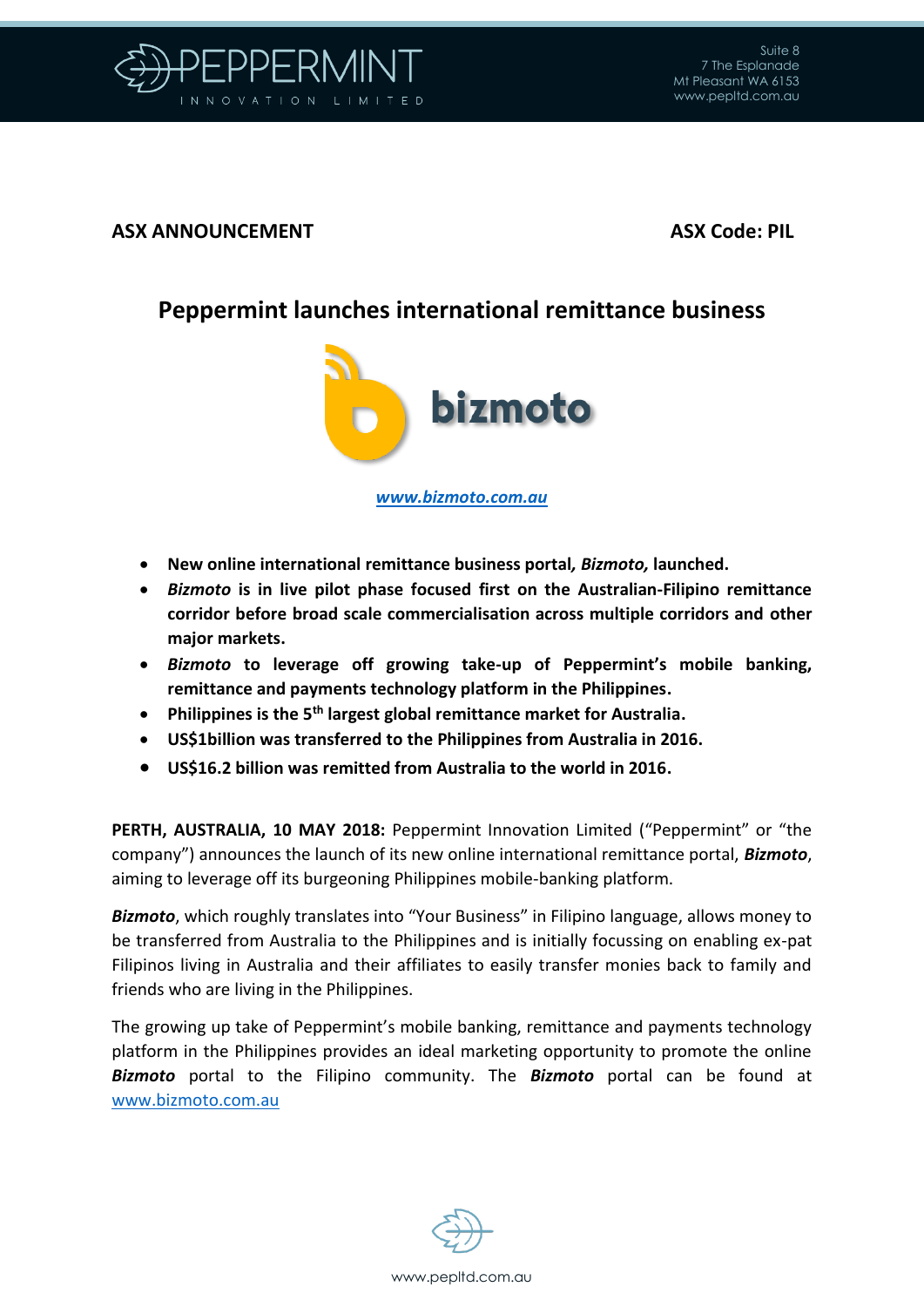

## **Global Funds Remittance:**

For hundreds of millions of essentially "un-banked" ex-pat workers, mainly from Asian and Southern American nations, and non-Western society citizens, non-bank funds remittance is a significant method of transferring money to and from families and between countries. According to data collected by the World Bank, Australians transferred almost US\$1 billion to the Philippines in 2016, out of a total of US\$16.2 billion remitted around the globe. The Philippines was the fifth-largest international remittance market for Australia, behind China (US\$2.79 billion), India (US\$1.76 billion), United Kingdom (US\$1.13 billion) and Vietnam (US\$1.01 billion).

The [www.bizmoto.com.au](http://www.bizmoto.com.au/) portal is now live pilot phase focussed on the Australian-Philippines money transfer market. From there the Company intends to expand its remittance corridors with broad scale commercialisation across multiple Asian (and possibly other) corridors in the near future.

*Bizmoto* is a registered Australian trademark of Peppermint and the brand under which the online international remittance business of Peppermint Payments Pty Ltd (PPPL) will be conducted. PPPL, a 100% owned subsidiary of Peppermint, is registered by AUSTRAC as an independent remittance dealer and remittance network provider.

**Commenting on the** *Bizmoto* **launch, Peppermint's Managing Director and CEO Chris Kain said**: "We believe the Australian outward bound international remittance market represents a great opportunity for Peppermint to leverage our established Philippines commercial operations and diversify revenue streams from existing and new customer bases.

"We are confident that our strategic approach, to put in place agreements with market leading providers, has allowed us to adopt a 'best of breed' system architecture.

"This positions the company well to take advantage of a more sophisticated and regulated market sector which is growing faster than GDP, but which is challenged by the current regulatory environment.

"We will continue to assess other potential opportunities to build on our international remittance business from Australia, looking to form strategic relationships with reciprocal rights to access other key remittance corridors from originating countries into the Philippines. The value of International Remittances to the Philippines in 2017 exceeded US\$28 billion"

**ENDS**